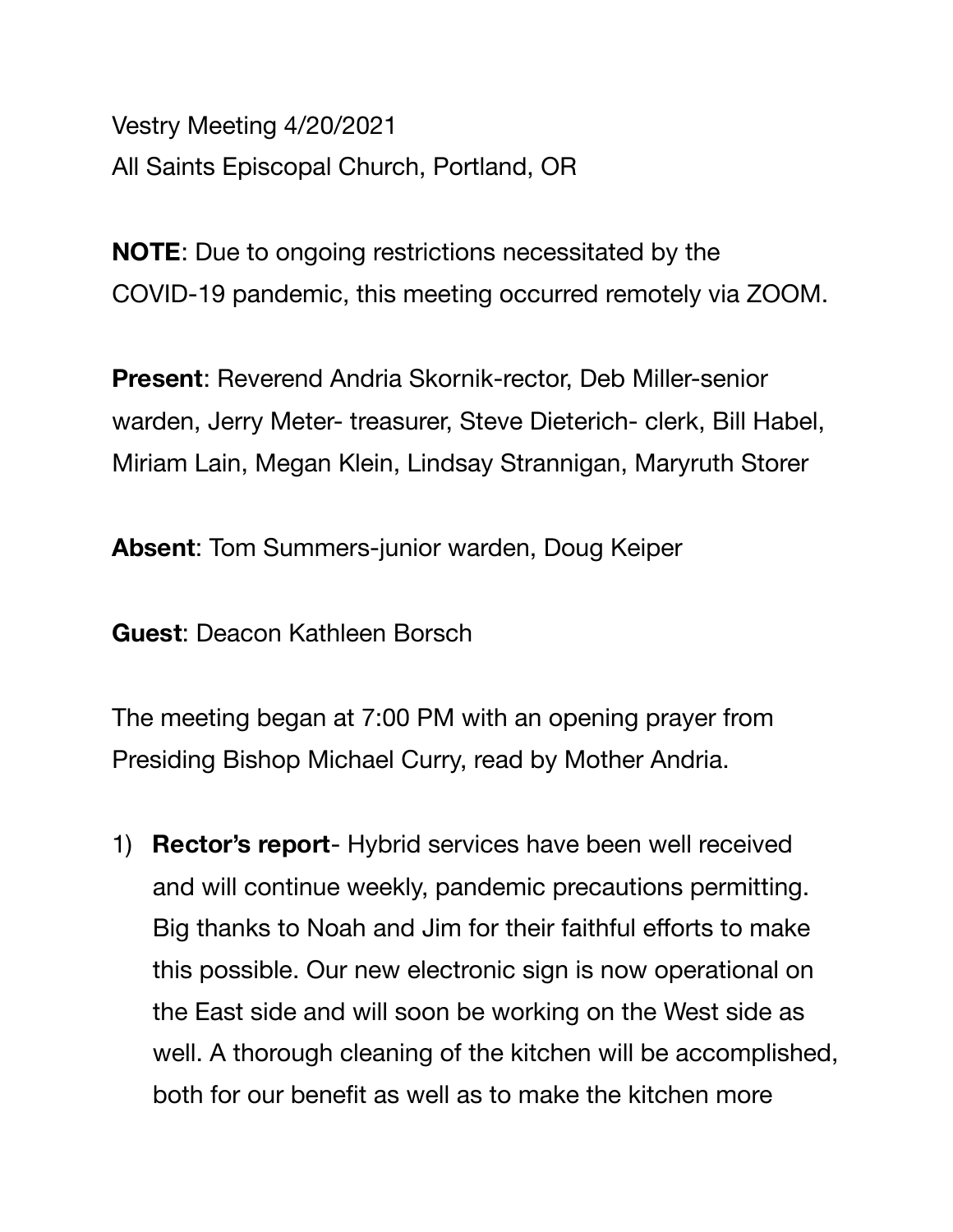attractive to potential renters. Perhaps we will initiate an outdoor, family oriented service at 9:00 AM on Sundays?

2) **Woodstock Food Pantry update**- the effort to install a storage container on the north side of the church continues to progress. Thus far donations of \$23,500.00 have been received from parishioners, community residents and other interested parties.The *Laughing Planet* restaurant here in Woodstock has graciously offered to donate 10% of their total sales proceeds over a weekend in May to the pantry project. Once the dates are confirmed we will launch a major effort to notify parishioners and the community of this opportunity to help the pantry project.

*A motion was made/seconded* to authorize expenditure of up to \$23,000.00 to initiate purchase and installation of the storage container. *Passed* by unanimous consent of vestry members present.

3) **Community Outreach project**- The architectural firm *Green Touch* has submitted an updated contract proposal for our review, replacing the previous contract of 3/18/2020. All vestry members received a copy via email this week. *A motion was made/seconded* to authorize expenditure of up to \$8500.00 to initiate exploration of the possible steps we can take to begin to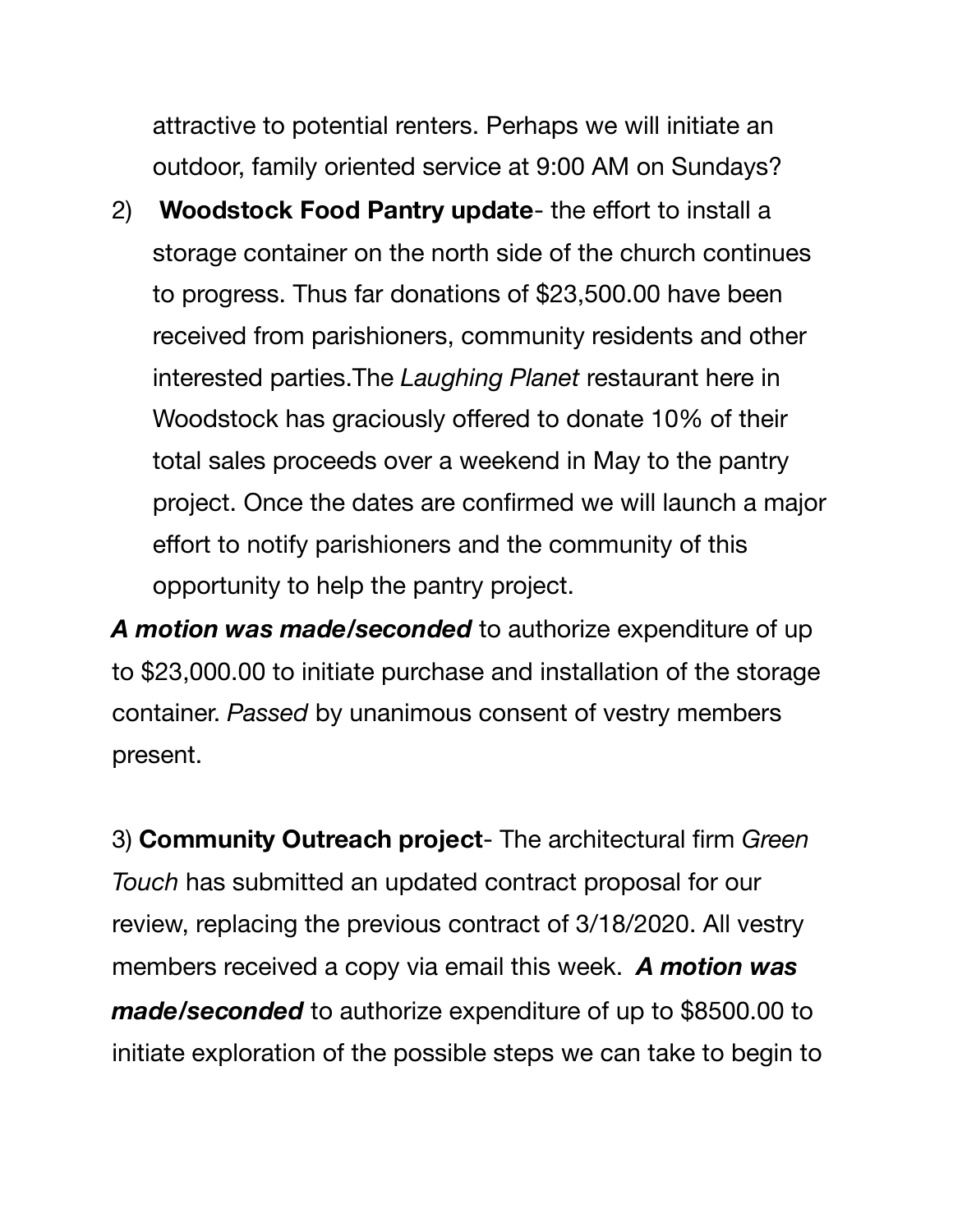pursue this project. *Passed* by unanimous consent of vestry members present.

4) **Senior warden's report**- We will continue to offer virtual and in-person services adhering to COVID-19 precautions. Community outreach programs continue to be well received, well staffed.

5) **Junior warden's report** - (was presented by Mother Andria and Deb Miller in Tom Summers absence.) The brick work inside and outside to the church, discussed in detail at our 3/16/2021 meeting, has been completed. Replacement of damaged/ inadequate exterior doors, previously discussed, will be initiated soon when a 25% down payment is received by the vendor chosen. Asbestos abatement in the chapel (floor) is scheduled to be accomplished in May 2021. We continue to pursue the installation of a new security system.

6) **Treasurer's report**- Prior to this meeting, Jerry Meter/treasurer sent detailed financial statements to all vestry members via email. He also sent an amortization schedule for our new and outstanding loans from the diocese. The additional funds approved by the vestry at our 3/16/2021 meeting have been added to the existing roof loans. Payments will begin 1/2022.